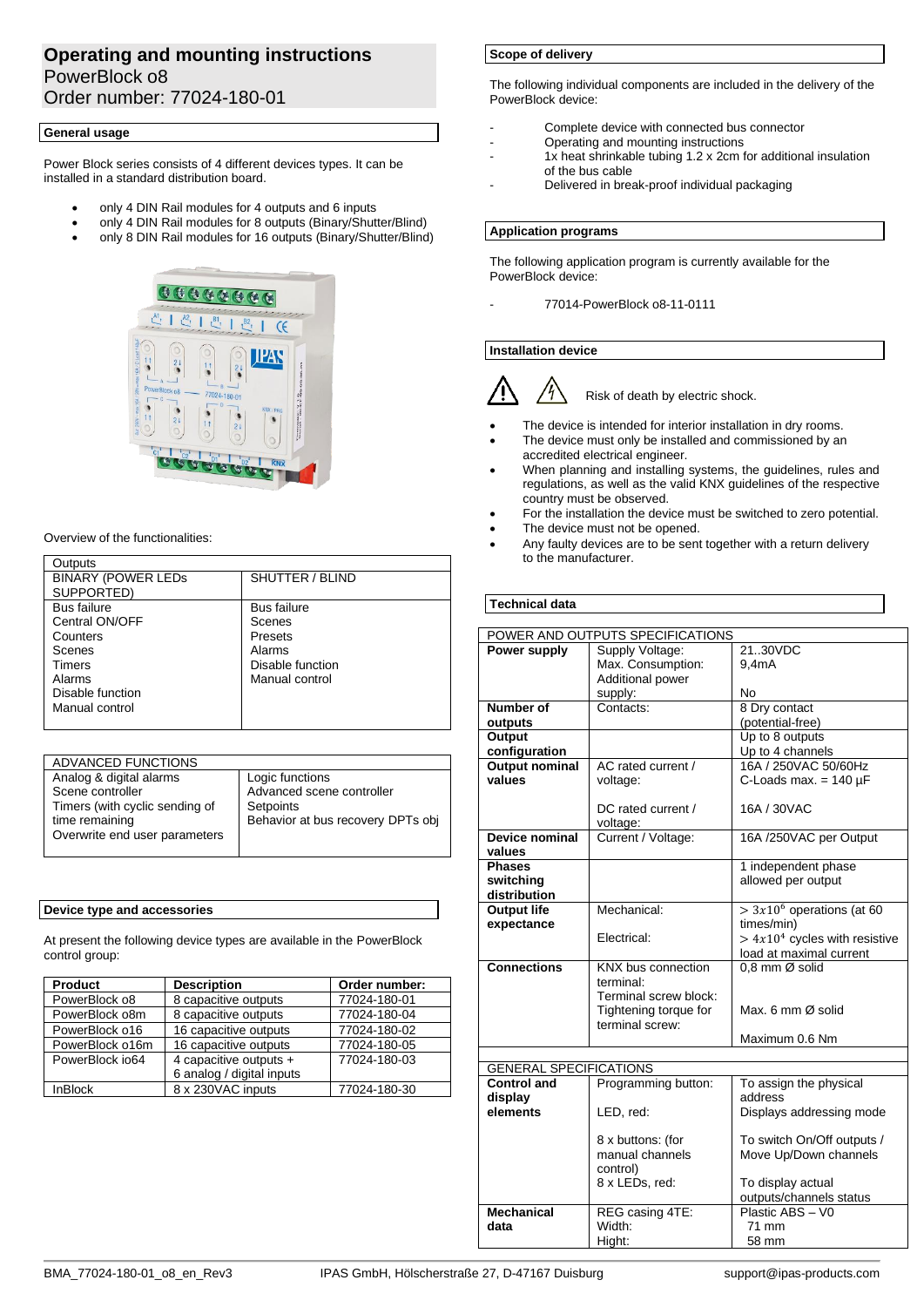|                      | Lenght:               | 90 mm                                |
|----------------------|-----------------------|--------------------------------------|
|                      | Weight                | 235q                                 |
|                      | Mounting:             | 35 mm DIN rail                       |
| <b>Electrical</b>    | Pollution class:      | 2                                    |
| safety               | Protection type:*     | IP <sub>20</sub>                     |
|                      | Protection class:**   | Ш                                    |
|                      | Overvoltage category: | Ш                                    |
|                      | <b>KNX Bus:</b>       | SELV DC 30V                          |
| <b>EMC</b>           | Complies with:        | EMC directive 2014/30/EU             |
| requirements         |                       |                                      |
| Environmental        | Weather resistance:   | EN 50090-2-2                         |
| conditions           | Environmental con-    |                                      |
|                      | ditions in operation: | $-5^{\circ}$ C to $+45^{\circ}$ C    |
|                      | Storage emperature:   | $-25^{\circ}$ C to $+55^{\circ}$ C   |
|                      | Transportation        |                                      |
|                      | temperature:          | -25 $^{\circ}$ C to +70 $^{\circ}$ C |
|                      | Rel. humidity:        | 5 % to 93 %                          |
|                      | (non condensing)      |                                      |
| <b>Certification</b> | KNX registered:       | Yes                                  |
| <b>CE-Signage</b>    | According to EMC-     | (Residential and commercial          |
|                      | Guidelines:           | buildings), Low Voltage              |
|                      |                       | quidelines                           |

\* (according to EN 60529); \*\* (according to IEC 1140)



: KNX bus connector : Programming button : Programming LED : SD card slot (only for internal use) : Outputs connector: Channel A, B **6.1**: Manual control (See Annex 1) Blind channel:

- Long press: Move Up (LED blinks while moving)

- Short press: Stop/Step Binary channel:

- Short press: Output toggles to ON/OFF

**6.2**: Manual control (See Annex 1)

Blind channel: - Long press: Move Down (LED blinks while moving) - Short press: Stop/Step Binary channel: - Short press: Output toggles to ON/OFF

**7.1**: LED output/channel status

Binary channel LED ON = Output ON, LED OFF = Output OFF / Shutter: LED blinks while moving UP

**7.2**: LED output/channel status Binary channel LED ON = Output ON, LED OFF = Output OFF / Shutter: LED blinks while moving DOWN

**8**: Outputs connector: Channel C, D

### **Mounting and wiring**

As an REG device, the Power Block series are suitable for mounting in distribution boxes on 35 mm DIN rails and wall boxes.

To mount the device, it must be angled to slide onto the DIN rail from above and then locked into place with a downward movement.

Please make sure that the security latch at the bottom side of the device snaps into place and that the device is firmly attached to the rail. To dismount the device, the security latch can be pulled downwards with a suitable tool and then the device can be removed from the rail.

After the device has been inserted, the cables for the Outputs should be attached to the upper and lower connectors. However, please make sure that these are labelled clearly.

To connect the KNX cable, a standard bus connector is plugged into the respective entry on the device. Please make sure that there is double basic insulation between the KNX installation and the power supply. To do so, please insulate the wires of the KNX cable up to the bus connector with the enclosed shrinkable tubing.

Please make sure that the cables are laid in a way that ensures sufficient distance between the inputs and outputs cables.